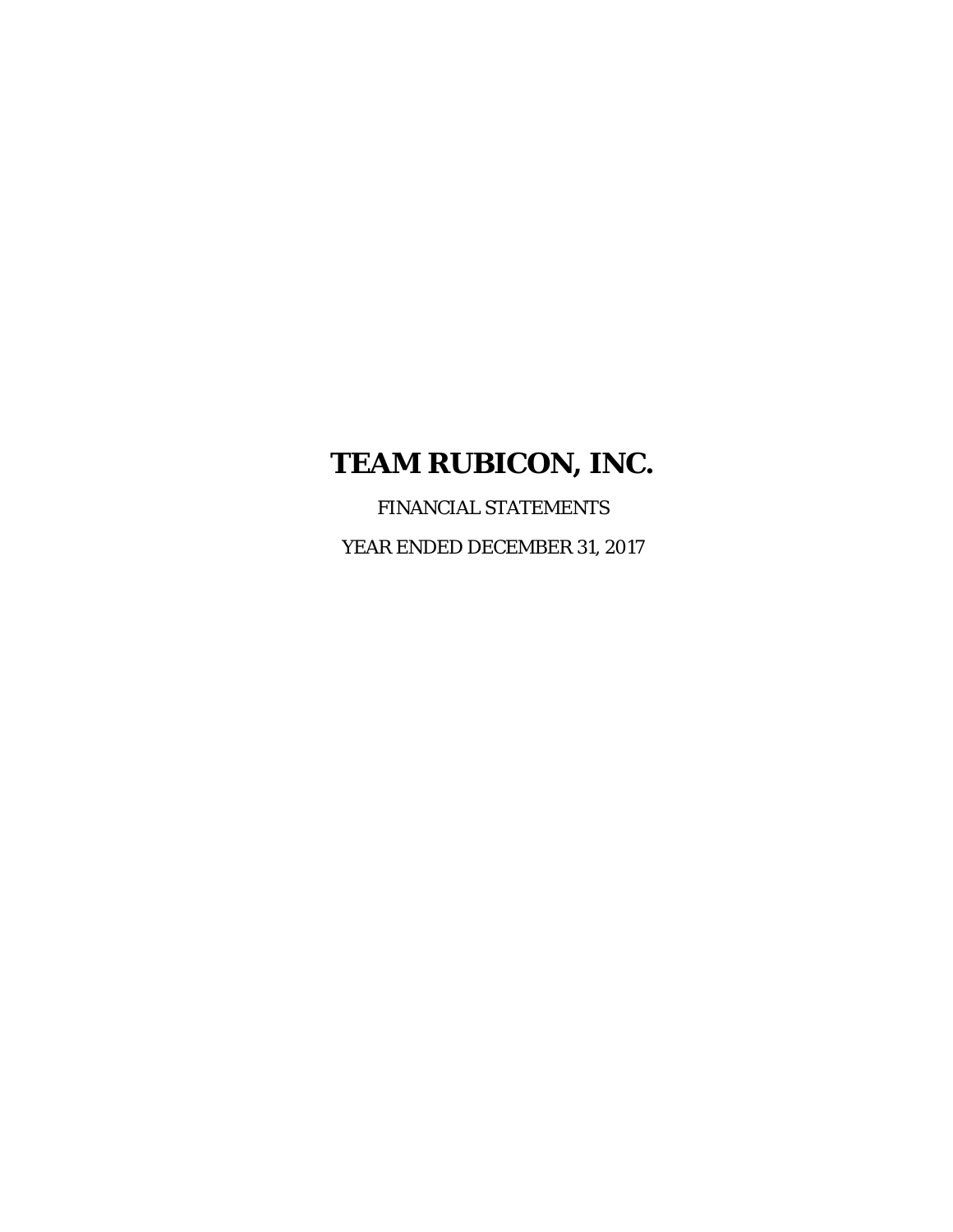# FINANCIAL STATEMENTS

# YEAR ENDED DECEMBER 31, 2017

# **CONTENTS**

*Page* Page 2014 **Page**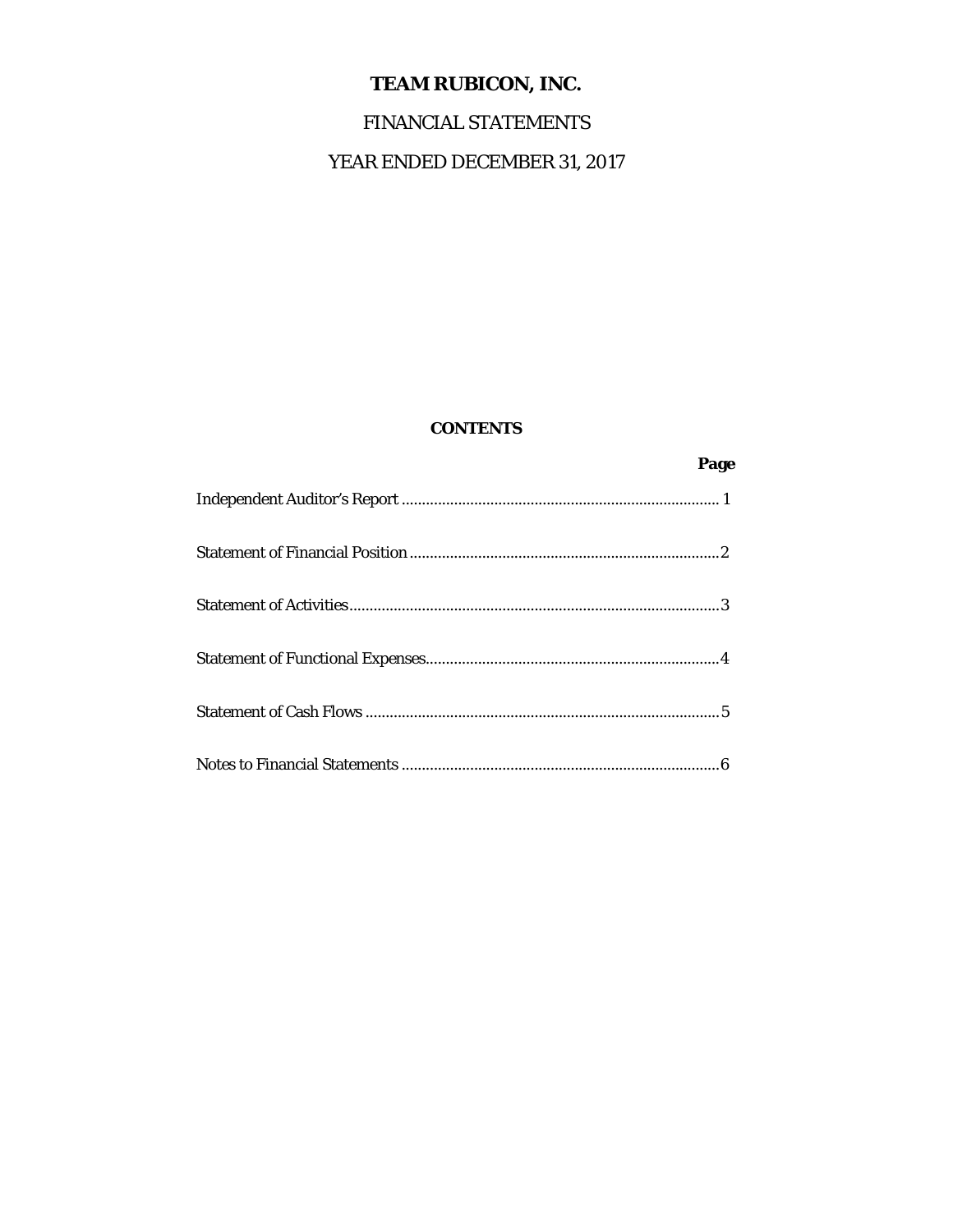

10990 Wilshire Boulevard 310.873.1600 T<br>16<sup>th</sup> Floor 310.873.6600 F

www.greenhassonjanks.com

#### **INDEPENDENT AUDITOR'S REPORT**

To the Board of Directors Team Rubicon, Inc.

#### **Report on the Financial Statements**

We have audited the accompanying financial statements of Team Rubicon, Inc. (Team Rubicon), which comprise the statement of financial position as of December 31, 2017, and the related statements of activities, functional expenses and cash flows for the year then ended, and the related notes to the financial statements.

#### **Management's Responsibility for the Financial Statements**

Management is responsible for the preparation and fair presentation of these financial statements in accordance with accounting principles generally accepted in the United States of America; this includes the design, implementation, and maintenance of internal control relevant to the preparation and fair presentation of financial statements that are free from material misstatement, whether due to fraud or error.

#### **Auditor's Responsibility**

Our responsibility is to express an opinion on these financial statements based on our audit. We conducted our audit in accordance with auditing standards generally accepted in the United States of America. Those standards require that we plan and perform the audit to obtain reasonable assurance about whether the financial statements are free from material misstatement.

An audit involves performing procedures to obtain audit evidence about the amounts and disclosures in the financial statements. The procedures selected depend on the auditor's judgment, including the assessment of the risks of material misstatement of the financial statements, whether due to fraud or error. In making those risk assessments, the auditor considers internal control relevant to the entity's preparation and fair presentation of the financial statements in order to design audit procedures that are appropriate in the circumstances, but not for the purpose of expressing an opinion on the effectiveness of the entity's internal control. Accordingly, we express no such opinion. An audit also includes evaluating the appropriateness of accounting policies used and the reasonableness of significant accounting estimates made by management, as well as evaluating the overall presentation of the financial statements.

We believe that the audit evidence we have obtained is sufficient and appropriate to provide a basis for our opinion.

#### **Opinion**

In our opinion, the financial statements referred to above present fairly, in all material respects, the financial position of Team Rubicon as of December 31, 2017, and the changes in its net assets and its cash flows for the year then ended in accordance with accounting principles generally accepted in the United States of America.

#### **Report on Summarized Comparative Information**

We have previously audited Team Rubicon's 2016 financial statements, and we expressed an unmodified audit opinion on those audited financial statements in our report dated July 13, 2017. In our opinion, the summarized comparative information presented herein as of and for the year ended December 31, 2016, is consistent, in all material respects, with the audited financial statements from which it has been derived.

*Green Hasson & Janks LLP* 

September 26, 2018 Los Angeles, California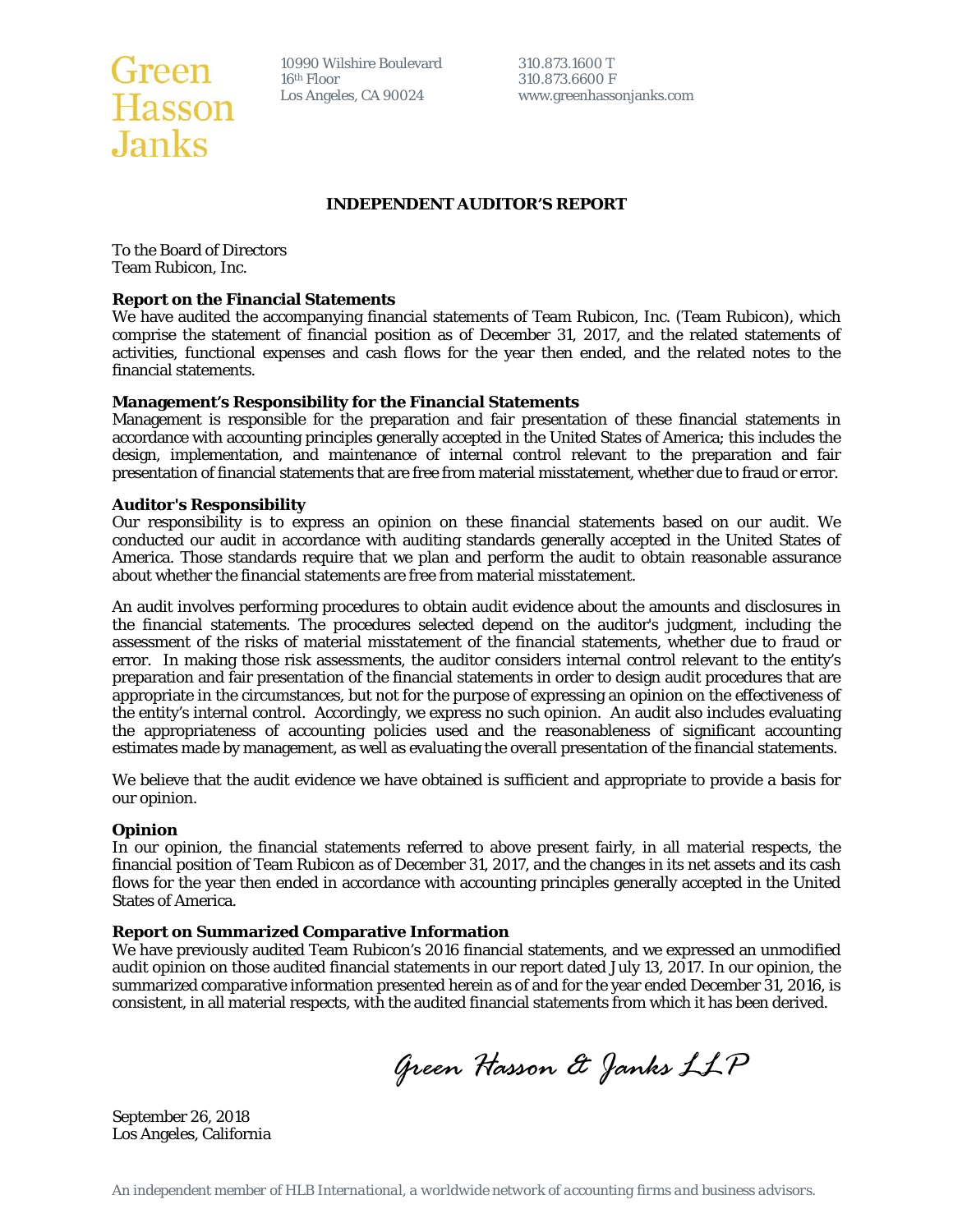# STATEMENT OF FINANCIAL POSITION With Summarized Totals at December 31, 2016 December 31, 2017

|                                                   | 2017                                |            |              |            |    |              |      |           |
|---------------------------------------------------|-------------------------------------|------------|--------------|------------|----|--------------|------|-----------|
|                                                   | Temporarily                         |            |              |            |    |              | 2016 |           |
| <b>ASSETS</b>                                     | Unrestricted<br>Restricted<br>Total |            |              | Total      |    |              |      |           |
| <b>Cash and Cash Equivalents</b>                  | S                                   | 1,128,116  | <sub>S</sub> |            | S. | 1,128,116    | S    | 1,364,215 |
| <b>Investments</b>                                |                                     | 10,551,926 |              | 10,567,616 |    | 21,119,542   |      | 1,300,577 |
| <b>Contributions and Pledges Receivable (Net)</b> |                                     | 2,190,813  |              | 1,275,000  |    | 3,465,813    |      | 1,672,514 |
| <b>Prepaid Expenses and Other Assets</b>          |                                     | 699,666    |              |            |    | 699,666      |      | 779,262   |
|                                                   |                                     |            |              |            |    |              |      |           |
| Property and Equipment (Net)                      |                                     | 1,242,861  |              |            |    | 1,242,861    |      | 656,041   |
| <b>TOTAL ASSETS</b>                               | S                                   | 15,813,382 | S.           | 11,842,616 |    | \$27,655,998 | s    | 5,772,609 |
|                                                   |                                     |            |              |            |    |              |      |           |
| <b>LIABILITIES AND NET ASSETS</b>                 |                                     |            |              |            |    |              |      |           |
| <b>LIABILITIES:</b>                               |                                     |            |              |            |    |              |      |           |
| <b>Accounts Payable</b>                           | Ŝ                                   | 516,497    | Ŝ            |            | S  | 516,497      | S    | 132,559   |
| <b>Accrued Liabilities</b>                        |                                     | 753,857    |              |            |    | 753,857      |      | 528,815   |
| <b>TOTAL LIABILITIES</b>                          |                                     | 1,270,354  |              |            |    | 1,270,354    |      | 661,374   |
| <b>NET ASSETS:</b>                                |                                     |            |              |            |    |              |      |           |
| Unrestricted                                      |                                     | 14,543,028 |              |            |    | 14,543,028   |      | 3,388,257 |
| <b>Temporarily Restricted</b>                     |                                     |            |              | 11,842,616 |    | 11,842,616   |      | 1,722,978 |
| <b>TOTAL NET ASSETS</b>                           |                                     | 14,543,028 |              | 11,842,616 |    | 26,385,644   |      | 5,111,235 |
| <b>TOTAL LIABILITIES AND</b><br><b>NET ASSETS</b> | S                                   | 15,813,382 | S.           | 11,842,616 |    | \$27,655,998 | S    | 5,772,609 |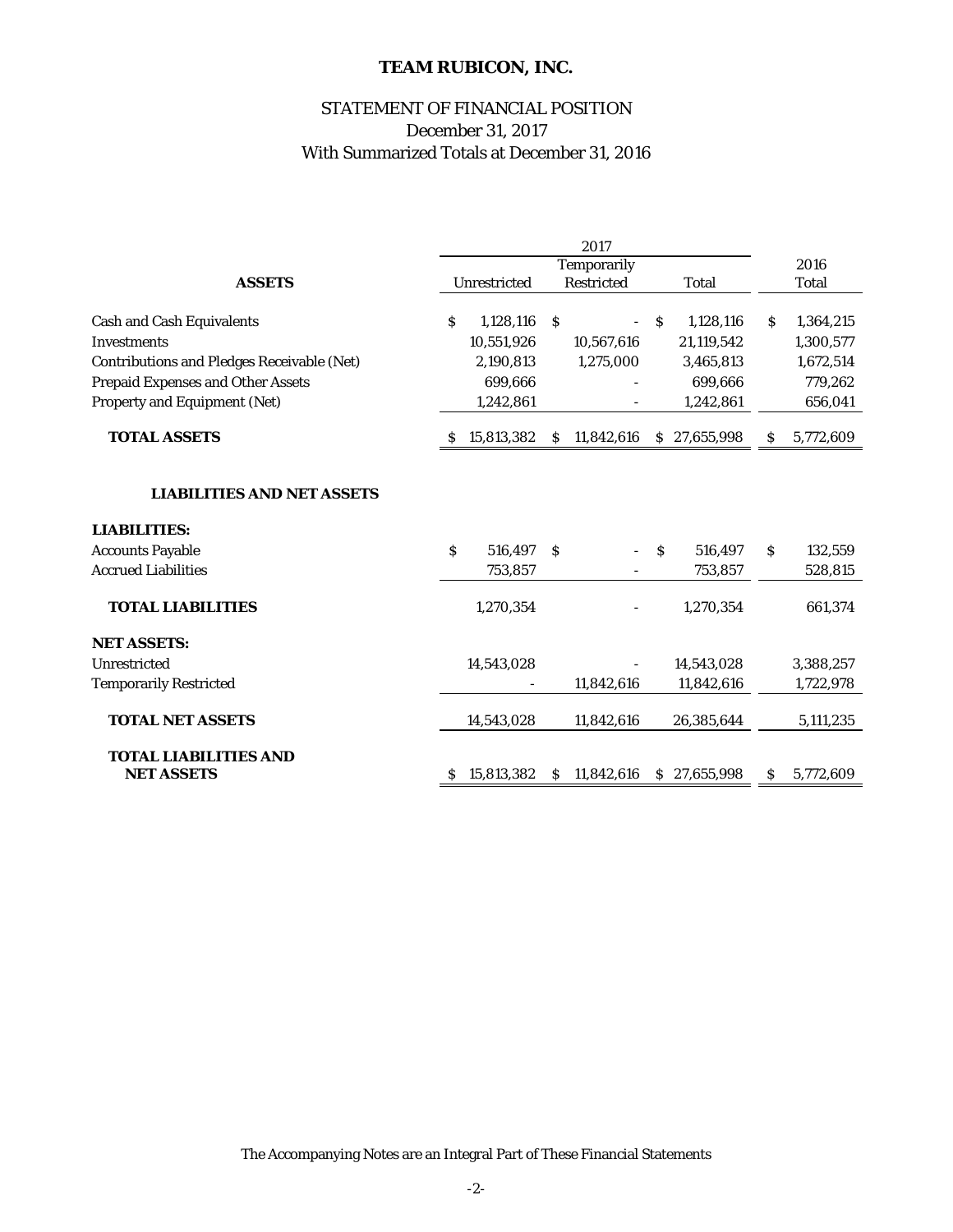# With Summarized Totals for the Year Ended December 31, 2016 STATEMENT OF ACTIVITIES Year Ended December 31, 2017

|                                                            | 2017         |                  |              |                |  |  |
|------------------------------------------------------------|--------------|------------------|--------------|----------------|--|--|
|                                                            |              | Temporarily      |              | 2016           |  |  |
|                                                            | Unrestricted | Restricted       | Total        | <b>Total</b>   |  |  |
| <b>REVENUE, PUBLIC SUPPORT</b><br><b>AND OTHER INCOME:</b> |              |                  |              |                |  |  |
| <b>Contributions and Grants</b>                            | \$17,896,839 | \$18,813,091     | \$36,709,930 | \$10,368,685   |  |  |
| <b>In-Kind Contributions</b>                               | 4,824,188    |                  | 4,824,188    | 2,810,391      |  |  |
| <b>Special Events (Net of Cost of Direct</b>               |              |                  |              |                |  |  |
| Donor Benefits of \$291,814)                               | 804,469      |                  | 804,469      | 421,556        |  |  |
| Other Income (Loss)                                        | (113, 642)   |                  | (113, 642)   | 2,484          |  |  |
| <b>Investment Income (Loss) (Net)</b>                      | 88,702       |                  | 88,702       | (12, 813)      |  |  |
| <b>Net Assets Released from:</b>                           |              |                  |              |                |  |  |
| <b>Purpose Restrictions</b>                                | 8,693,453    | (8,693,453)      |              |                |  |  |
| <b>TOTAL REVENUE, PUBLIC</b>                               |              |                  |              |                |  |  |
| <b>SUPPORT AND OTHER INCOME</b>                            | 32,194,009   | 10,119,638       | 42,313,647   | 13,590,303     |  |  |
| <b>EXPENSES:</b>                                           |              |                  |              |                |  |  |
| <b>Program Services</b>                                    | 17,605,082   |                  | 17,605,082   | 10,479,565     |  |  |
| <b>Management and General</b>                              | 1,621,082    |                  | 1,621,082    | 1,392,367      |  |  |
| Fundraising                                                | 1,813,074    |                  | 1,813,074    | 1,309,119      |  |  |
| <b>TOTAL EXPENSES</b>                                      | 21,039,238   |                  | 21,039,238   | 13,181,051     |  |  |
| <b>CHANGE IN NET ASSETS</b>                                | 11,154,771   | 10,119,638       | 21,274,409   | 409,252        |  |  |
| Net Assets - Beginning of Year                             | 3,388,257    | 1,722,978        | 5,111,235    | 4,701,983      |  |  |
| <b>NET ASSETS - END OF YEAR</b>                            | \$14,543,028 | 11,842,616<br>S. | \$26,385,644 | 5,111,235<br>S |  |  |

The Accompanying Notes are an Integral Part of These Financial Statements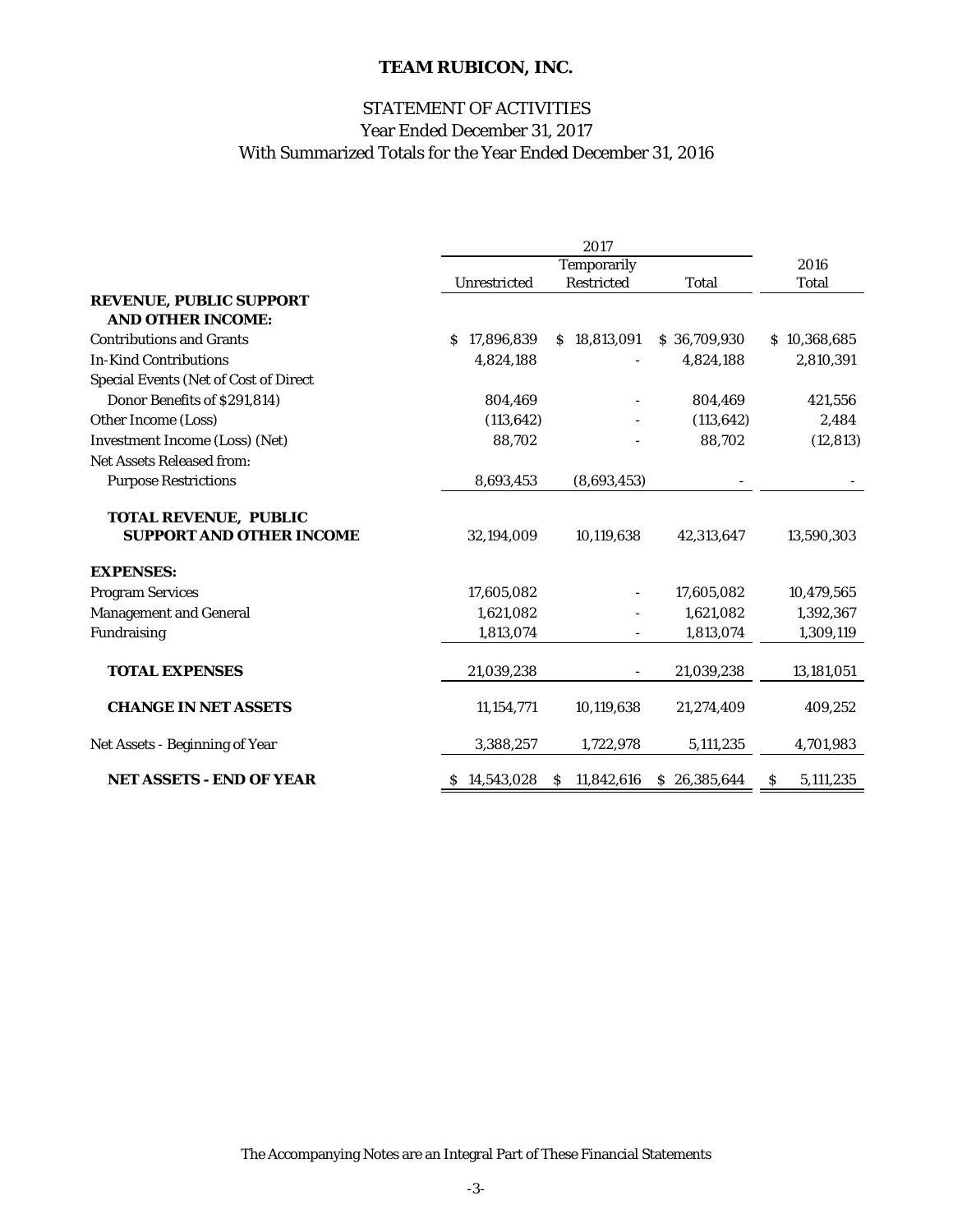# STATEMENT OF FUNCTIONAL EXPENSES Year Ended December 31, 2017 With Summarized Totals for the Year Ended December 31, 2016

|                                     |   |                 |              |             | 2017         |             |    |              |   |              |
|-------------------------------------|---|-----------------|--------------|-------------|--------------|-------------|----|--------------|---|--------------|
|                                     |   | Program         |              | Management  |              |             |    |              |   | 2016         |
|                                     |   | <b>Services</b> |              | and General |              | Fundraising |    | Total        |   | <b>Total</b> |
| <b>Salaries</b>                     | S | 3,858,935       | S            | 723,954     | <sub>S</sub> | 863,038     | S. | 5,445,927    | S | 4,379,571    |
| <b>Employee Benefits</b>            |   | 603.259         |              | 120.276     |              | 39,257      |    | 762,792      |   | 569,152      |
| <b>Payroll Taxes</b>                |   | 282,722         |              | 52,010      |              | 61,004      |    | 395,736      |   | 359,194      |
| <b>TOTAL PERSONNEL</b>              |   |                 |              |             |              |             |    |              |   |              |
| <b>COSTS</b>                        |   | 4,744,916       |              | 896,240     |              | 963,299     |    | 6,604,455    |   | 5,307,917    |
| <b>Field Expenses and Travel</b>    |   | 7,270,592       |              | 28,795      |              | 94,358      |    | 7,393,745    |   | 5,220,760    |
| <b>Technology, Office Equipment</b> |   |                 |              |             |              |             |    |              |   |              |
| and Supplies                        |   | 2,431,257       |              | 97,688      |              | 178,629     |    | 2,707,574    |   | 649,350      |
| <b>Professional Services</b>        |   | 779.137         |              | 388,338     |              | 106,346     |    | 1,273,821    |   | 560,025      |
| <b>Marketing</b>                    |   | 1,088,171       |              | 4,866       |              | 92,880      |    | 1,185,917    |   | 358,569      |
| <b>Other Business Expenses</b>      |   | 463.344         |              | 99,128      |              | 304,350     |    | 866.822      |   | 240,142      |
| <b>Rent, Parking and Utilities</b>  |   | 470,949         |              | 74,795      |              | 68,012      |    | 613,756      |   | 532,275      |
| Depreciation                        |   | 115,579         |              | 16,674      |              | 5,139       |    | 137,392      |   | 80,873       |
| <b>Insurance</b>                    |   | 116,137         |              | 14,558      |              | 61          |    | 130,756      |   | 119,140      |
| Awards, Fellowships and Grants      |   | 125,000         |              |             |              |             |    | 125,000      |   | 112,000      |
| <b>TOTAL 2017 FUNCTIONAL</b>        |   |                 |              |             |              |             |    |              |   |              |
| <b>EXPENSES</b>                     |   | \$17,605,082    | S.           | 1,621,082   | S.           | 1,813,074   |    | \$21,039,238 |   |              |
|                                     |   | 84%             |              | 8%          |              | 8%          |    | 100%         |   |              |
| <b>TOTAL 2016 FUNCTIONAL</b>        |   |                 |              |             |              |             |    |              |   |              |
| <b>EXPENSES</b>                     | s | 10,479,565      | <sup>S</sup> | 1,392,367   | <sup>S</sup> | 1,309,119   |    |              | S | 13,181,051   |
|                                     |   | 80%             |              | 10%         |              | 10%         |    |              |   | 100%         |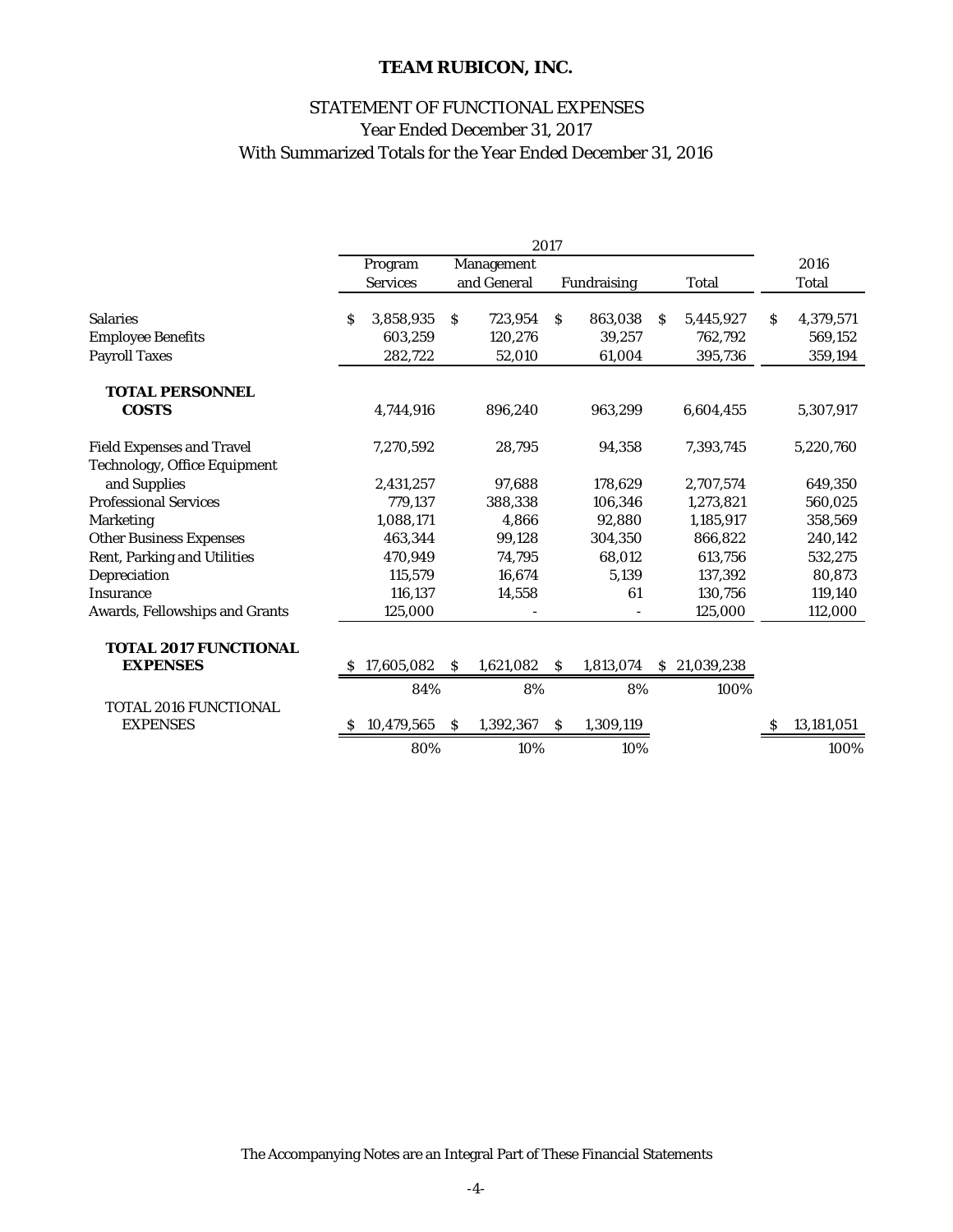# Year Ended December 31, 2017 STATEMENT OF CASH FLOWS With Summarized Totals for the Year Ended December 31, 2016

|                                                                | 2017                      |    | 2016       |
|----------------------------------------------------------------|---------------------------|----|------------|
| <b>CASH FLOWS FROM OPERATING ACTIVITIES:</b>                   |                           |    |            |
| <b>Change in Net Assets</b>                                    | \$21,274,409              | S. | 409,252    |
| Adjustments to Reconcile Change in Net Assets to               |                           |    |            |
| Net Cash Provided by Operating Activities:                     |                           |    |            |
| Depreciation                                                   | 137,392                   |    | 83,148     |
| Net Realized and Unrealized Loss on Investments                | 2,998                     |    | 31,063     |
| Present Value Discount on Contributions and Pledges Receivable |                           |    | 17,857     |
| <b>Contributed Stock</b>                                       | (106, 129)                |    | (5,789)    |
| <b>Contributed Property and Equipment</b>                      |                           |    | (126, 398) |
| Loss on Disposal of Property and Equipment                     | 105,668                   |    | 7,296      |
| (Increase) Decrease in:                                        |                           |    |            |
| <b>Contributions and Pledges Receivable</b>                    | (1,793,299)               |    | (685,030)  |
| <b>Prepaid Expenses and Other Assets</b>                       | 79,596                    |    | (120, 313) |
| Increase in:                                                   |                           |    |            |
| <b>Accounts Payable</b>                                        | 383,938                   |    | 39,052     |
| <b>Accrued Liabilities</b>                                     | 225,042                   |    | 360,383    |
| <b>NET CASH PROVIDED BY OPERATING ACTIVITIES</b>               | 20,309,615                |    | 10,521     |
| <b>CASH FLOWS FROM INVESTING ACTIVITIES:</b>                   |                           |    |            |
| <b>Purchase of Property and Equipment</b>                      | (829, 880)                |    | (319, 631) |
| <b>Purchase of Investments</b>                                 | (33, 927, 183)            |    |            |
| <b>Interest and Dividends Reinvested</b>                       | (78, 963)                 |    | (18, 251)  |
| <b>Proceeds on Sale of Investments</b>                         | 14,290,312                |    | 500,000    |
| <b>NET CASH PROVIDED BY (USED IN)</b>                          |                           |    |            |
| <b>INVESTING ACTIVITIES</b>                                    | (20, 545, 714)            |    | 162,118    |
| NET INCREASE (DECREASE) IN CASH                                |                           |    |            |
| <b>AND CASH EQUIVALENTS</b>                                    | (236,099)                 |    | 172,639    |
| Cash and Cash Equivalents - Beginning of Year                  | 1,364,215                 |    | 1,191,576  |
| <b>CASH AND CASH EQUIVALENTS - END OF YEAR</b>                 | 1,128,116<br><sub>S</sub> | S. | 1,364,215  |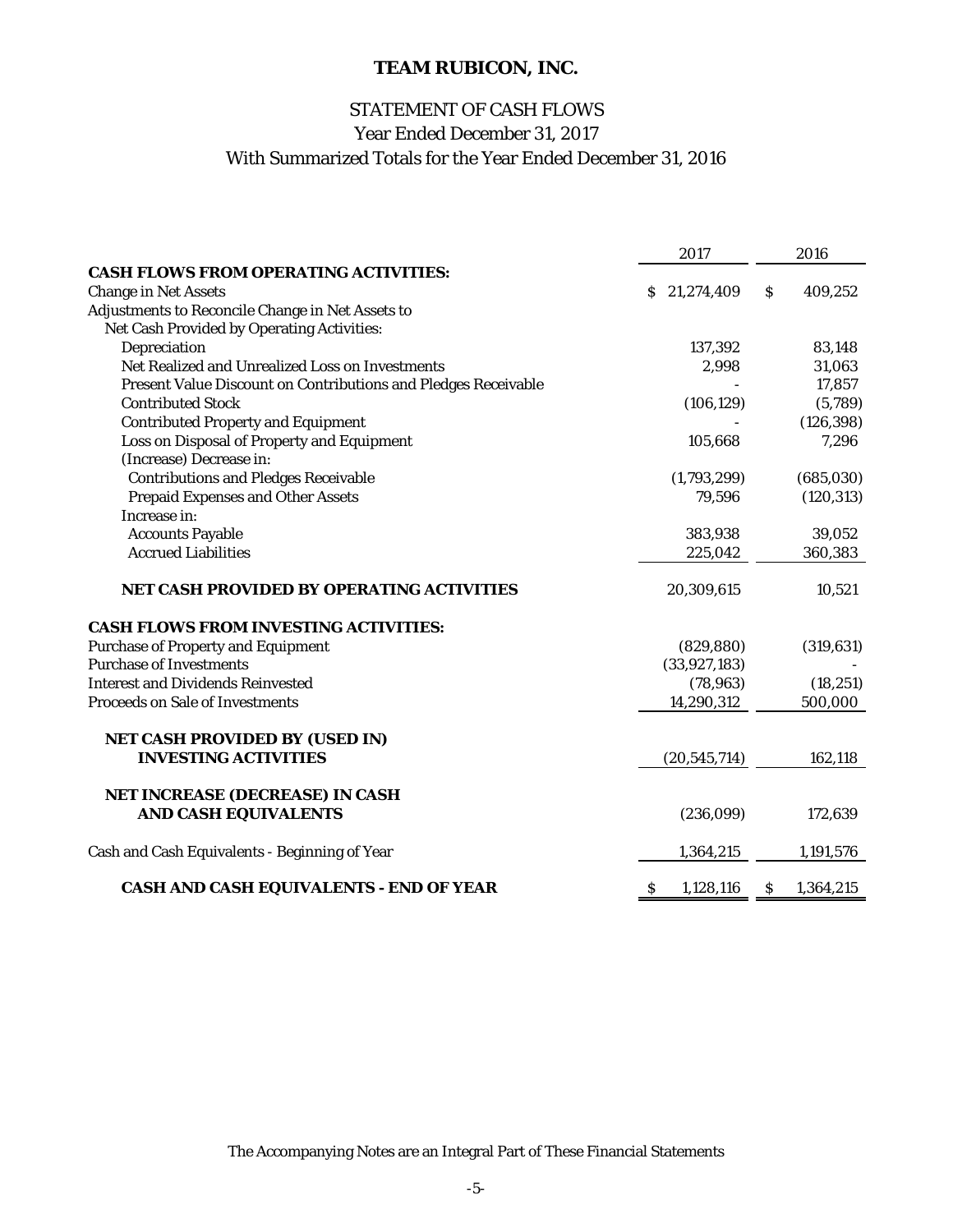# NOTES TO FINANCIAL STATEMENTS December 31, 2017

#### **NOTE 1 - ORGANIZATION**

Team Rubicon, Inc. (Team Rubicon) is a nonprofit international disaster response and humanitarian organization founded in 2010. Team Rubicon's primary mission is providing disaster relief and recovery to those affected by natural disasters, across the United States and around the world. By pairing the skills and experiences of military veterans with first responders and technology solutions, Team Rubicon aims to provide the greatest service and impact possible. Through continued service via Team Rubicon, many veterans rediscover three things they feel are missing after leaving the military: a Purpose, gained through disaster relief; Community, built by serving with others; and Identity, from recognizing the impact one individual can make. Coupled with leadership development and other opportunities, Team Rubicon offers a way for veterans to continue their service as they transition from military to civilian life.

 Team Rubicon currently has 90,000 registered volunteers (70% military veterans) and has executed nearly 300 operations in the field including large-scale events such as the 2010 Haiti earthquake, Superstorm Sandy (2012), Hurricane Harvey (2017), Hurricane Florence (2018), and others. In the aftermath of a disaster Team Rubicon provides recovery services free of charge to affected homeowners, families, and communities. Services range from debris removal - utilizing manual labor, chainsaws, or heavy equipment - to demolition, home repair, incident management and coordination, damage assessment and mapping. Since 2010, Team Rubicon has returned more than \$19.5m in volunteer labor to communities affected by disaster.

 Beginning in 2018, Team Rubicon launched a rebuild capability aimed at providing long-term recovery efforts for communities affected by disasters. Rebuild programs have launched in Houston, South Florida, and Puerto Rico, focusing on homeowners affected by hurricanes Harvey, Irma, and Maria, respectively. As of September 2018, Team Rubicon has rebuilt 13 homes in Houston and provided 278 hurricane-resistant roofs in Puerto Rico, helping hundreds of families in process. Rebuild efforts in Florida will commence in October 2018.

 In addition to disaster response and recovery, Team Rubicon invests in its volunteers and communities with disaster training education and courses. Its training department has trained more than 11,000 members in skills such as incident command, chainsaw operations, heavy equipment usage, and expedient home repairs and construction, totaling 54,000 hours dedicated to training in 2018 alone.

 Recruitment efforts for Team Rubicon focus on metropolitan centers across the United States, primarily in cities with a population larger than 100,000. With teams located across the US, Team Rubicon is able to quickly project relief no matter the locale or scale of a disaster. This focus on city-level recruitment has the added benefit of increasing the resiliency of local communities, creating a framework for Team Rubicon members and their families and neighbors to prepare and respond to disasters together. The ability to continue to serve alongside like-minded individuals has substantial impact on Team Rubicon's veteran and civilian members alike, with 98% of members reporting a greater sense of purpose due to volunteering and a net promoter score of 83.

 Team Rubicon's commitments to financial and operational transparency have earned them high marks from charity watch groups, including a platinum rating from GuideStar and a four-star rating from Charity Navigator. In coordination with several data and visualization partners Team Rubicon also hosts the Open Initiative, an online data transparency dashboard available to the general public that provides real-time insight into key operational metrics and the overall health of the organization.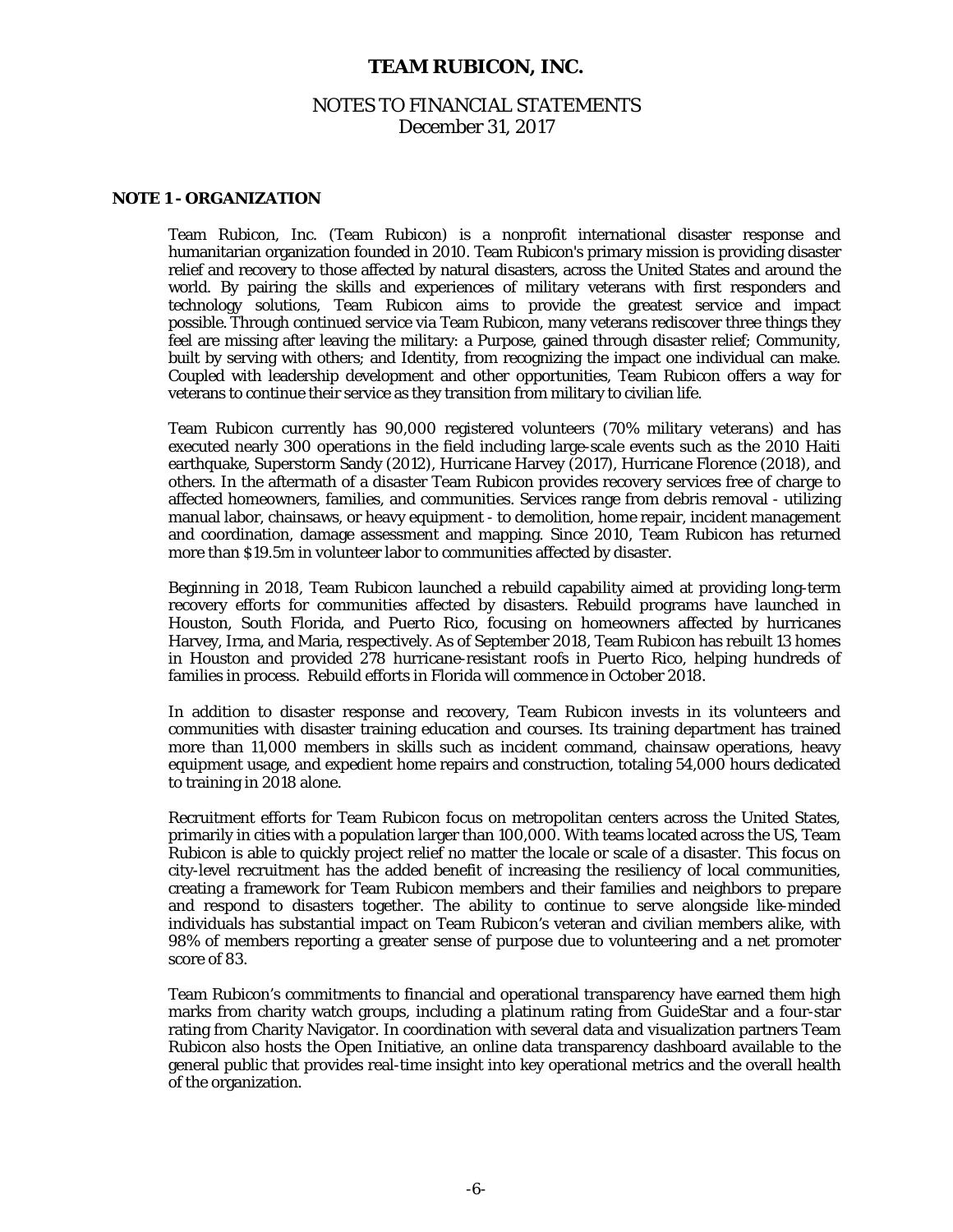# NOTES TO FINANCIAL STATEMENTS December 31, 2017

#### **NOTE 1 - ORGANIZATION** (continued)

 Team Rubicon's work has been recognized by numerous awards, including, but not limited to, CNN Heroes, the Classy Awards, the Heinz Award, the Grinnell Prize, The Manhattan Institute, and the Lincoln Awards. Its work has also been covered by dozens of media outlets, including ABC News, NBC, CNN, Fox, MSNBC, ESPN, The New York Times, Outside, Time Magazine, and others.

#### **NOTE 2 - SUMMARY OF SIGNIFICANT ACCOUNTING POLICIES**

#### **(a) BASIS OF PRESENTATION**

 The accompanying financial statements have been prepared on the accrual basis of accounting.

#### **(b) ACCOUNTING**

 To ensure observance of certain constraints and restrictions placed on the use of resources, the accounts of Team Rubicon are maintained in accordance with the principles of net assets accounting. This is the procedure by which resources for various purposes are classified for accounting and reporting purposes into net asset classes that are in accordance with specified activities or objectives. Accordingly, all financial transactions have been recorded and reported by net asset class as follows:

- **Unrestricted**. These generally result from revenues generated by receiving unrestricted contributions, providing services, and receiving income from investments less expenses incurred in providing program related services, raising contributions, and performing administrative functions.
- **Temporarily Restricted**. Team Rubicon reports gifts of cash and other assets as temporarily restricted support if they are received with donor stipulations that limit the use of the donated assets. When a donor restriction expires, that is, when a stipulated time restriction ends or the purpose of the restriction is accomplished, temporarily restricted net assets are reclassified to unrestricted net assets and reported in the statement of activities as net assets released from purpose or time restrictions. Team Rubicon has \$11,842,616 of temporarily restricted net assets at December 31, 2017.
- **Permanently Restricted**. These net assets are received from donors who stipulate that resources are to be maintained permanently, but permit Team Rubicon to expend all of the income (or other economic benefits) derived from the donated assets. Team Rubicon has no permanently restricted net assets at December 31, 2017.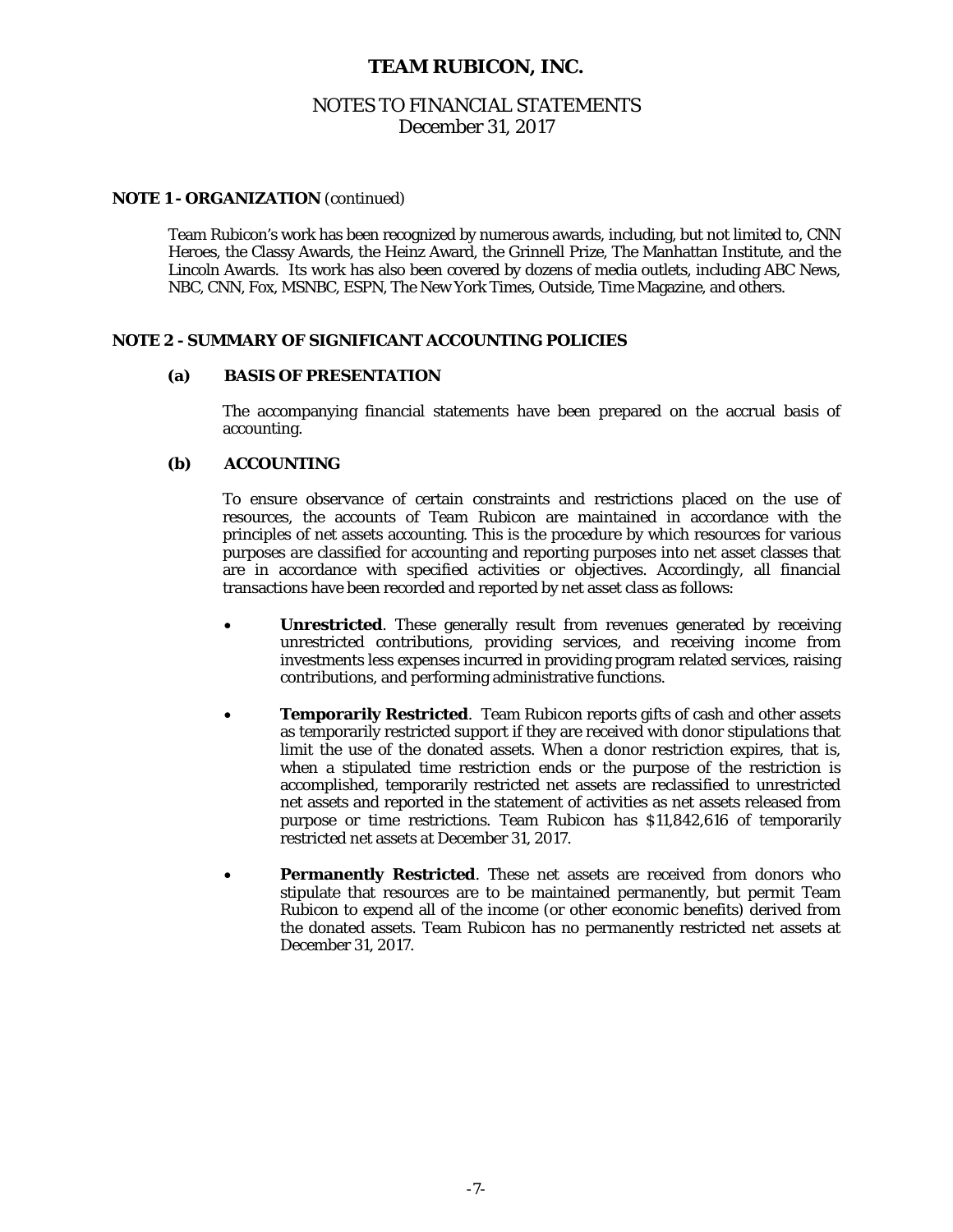# NOTES TO FINANCIAL STATEMENTS December 31, 2017

#### **NOTE 2 - SUMMARY OF SIGNIFICANT ACCOUNTING POLICIES** (continued)

#### **(c) CASH AND CASH EQUIVALENTS**

For financial statement purposes, Team Rubicon considers all highly liquid investments with original maturities of three months or less to be cash and cash equivalents.

Team Rubicon maintains its cash and cash equivalents in bank deposit and money market accounts which, at times, may exceed federally insured limits. Team Rubicon has not experienced any losses in such accounts and believes it is not exposed to any significant credit risk on cash and cash equivalents.

The carrying value of cash and cash equivalents at December 31, 2017 approximates its fair value.

#### **(d) INVESTMENTS**

 Investments in equity and debt securities with readily determinable fair values are reported at fair value. The fair value of investments is valued at the closing price on the last business day of the fiscal year. Interest and dividend income and gains and losses on investments are reported in the statement of activities as increases or decreases in unrestricted net assets unless their use is temporarily or permanently restricted by donor stipulations or by law.

Investment securities, in general, are exposed to various risks, such as interest rate, credit, and overall market volatility. Due to the level of risk associated with certain longterm investments, it is reasonably possible that changes in the values of these investments will occur in the near term and that such changes could materially affect the amounts reported in the statement of financial position.

Investments are made at the direction of Team Rubicon's Board of Directors. The investments are managed by outside investment managers contracted by Team Rubicon.

#### **(e) CONTRIBUTIONS AND PLEDGES RECEIVABLE**

 Unconditional contributions and grants, including pledges recorded at estimated fair value, are recognized as revenues in the period received. Team Rubicon reports unconditional contributions and grants as restricted support if they are received with donor stipulations that limit the use of the donated assets. Conditional promises to give are not included as support until such time as the conditions are substantially met. At December 31, 2017, Team Rubicon had received \$5,743,000 of conditional promises to give.

Pledges receivable expected to be collected within one year are recorded at their net realizable value. Pledges receivable expected to be collected in future years are recorded at the present value of estimated future cash flows discounted at an appropriate market interest rate at the time of the contribution.

At December 31, 2017, the Team Rubicon evaluated the collectability of pledges receivable and determined that no allowance for uncollectible pledges receivable was necessary.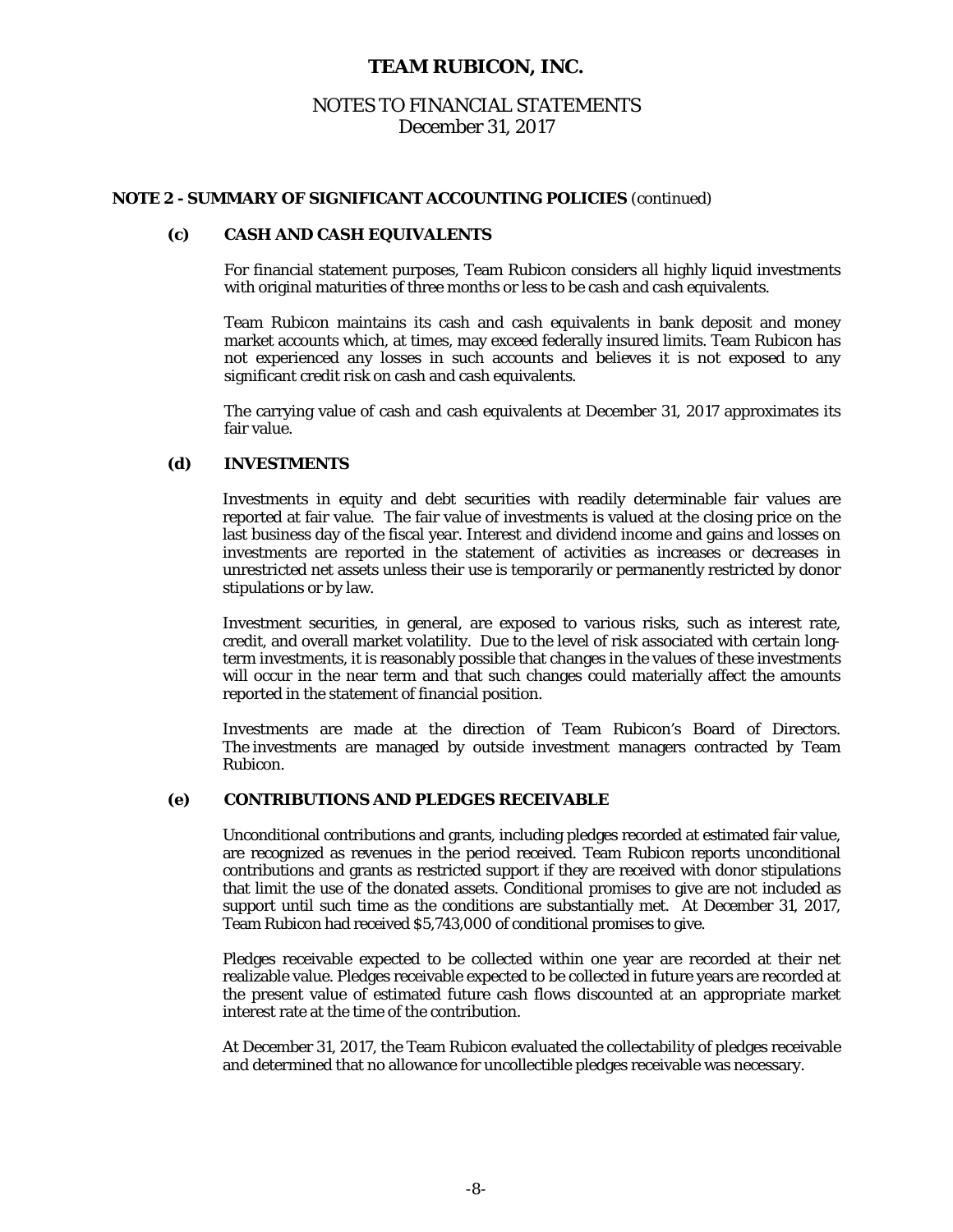# NOTES TO FINANCIAL STATEMENTS December 31, 2017

#### **NOTE 2 - SUMMARY OF SIGNIFICANT ACCOUNTING POLICIES** (continued)

#### **(f) PROPERTY AND EQUIPMENT**

 Property and equipment are recorded at cost if purchased or at fair value at the date of donation if donated. Depreciation is computed on the straight-line basis over the estimated useful lives of the related assets. Maintenance and repair costs are charged to expense as incurred. Property and equipment are capitalized if the cost of an asset is greater than or equal to five thousand dollars and the useful life is greater than one year. The estimated useful lives of property and equipment are as follows:

| <b>Field Equipment</b>                 | 5 - 10 Years      |
|----------------------------------------|-------------------|
| <b>Field Communication Equipment</b>   | 5 Years           |
| <b>Computer Equipment and Software</b> | 3 Years           |
| <b>Furniture and Office Equipment</b>  | 7 Years           |
| <b>Leasehold Improvements</b>          | <b>Lease Term</b> |
| <b>Audiovisual and Media Equipment</b> | 5 Years           |

#### **(g) LONG-LIVED ASSETS**

Team Rubicon reviews long-lived assets for impairment whenever events or changes in circumstances indicate that the book value of the assets may not be recoverable. An impairment loss is recognized when the sum of the undiscounted future cash flows is less than the carrying amount of the asset, in which case a write-down is recorded to reduce the related asset to its estimated fair value. No impairment losses were recognized during the year ended December 31, 2017.

### **(h) CONTRIBUTED GOODS AND SERVICES**

 Contributions of donated non-cash assets are recorded at fair value in the period received. Contributions of donated services are recognized if the services received (a) create or enhance long-lived assets, or (b) require specialized skills, are provided by individuals possessing those skills, and would typically need to be purchased if not provided by donation. During the year ended December 31, 2017 Team Rubicon received in-kind contributions of \$4,824,188.

A substantial number of volunteers have donated significant amounts of their time to Team Rubicon. The services that these individuals rendered, however, do not meet the above criteria and, as such, are not recognized in the accompanying financial statements.

#### **(i) INCOME TAXES**

Team Rubicon is exempt from federal income taxes under Section  $501(c)(3)$  of the Internal Revenue Code (the Code) as a charitable organization whereby only unrelated business income, as defined by Section 512(a)(1) of the Code, is subject to federal income tax. Team Rubicon currently has no unrelated business income. Accordingly, no provision for income taxes has been recorded. Team Rubicon is also exempt under California Revenue and Taxation Code Section 23701d.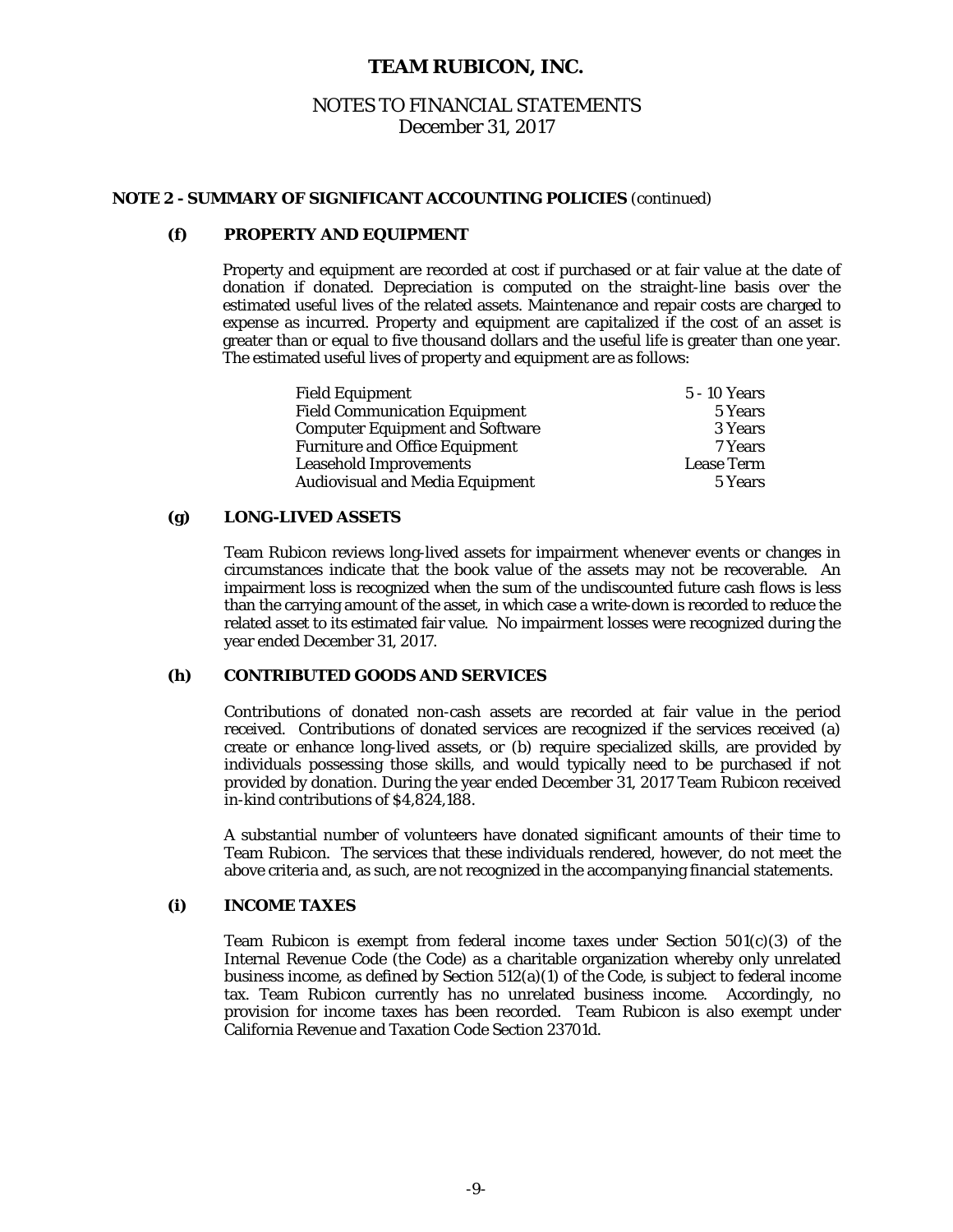# NOTES TO FINANCIAL STATEMENTS December 31, 2017

#### **NOTE 2 - SUMMARY OF SIGNIFICANT ACCOUNTING POLICIES** (continued)

#### **(j) FUNCTIONAL ALLOCATION OF EXPENSES**

 The costs of providing Team Rubicon's programs and other activities have been presented in the statement of functional expenses. During the year, such costs are accumulated into separate groupings as either direct or indirect. Indirect or shared costs are allocated among program and support services by a method that best measures the relative degree of benefit.

### **(k) USE OF ESTIMATES**

 The preparation of financial statements in conformity with accounting principles generally accepted in the United States of America requires management to make estimates and assumptions that affect reported amounts of assets, liabilities, revenues and expenses as of the date and for the period presented. Actual results could differ from those estimates.

#### **(l) COMPARATIVE TOTALS**

The financial statements include certain prior-year summarized comparative information. Such information does not include sufficient detail to constitute a presentation in conformity with generally accepted principles. Accordingly, such information should be read in conjunction with Team Rubicon's financial statements for the year ended December 31, 2016, from which the summarized information was derived.

#### **(m) NEW ACCOUNTING PRONOUNCEMENTS**

In February 2016, the Financial Accounting Standards Board (FASB) issued Accounting Standards Update (ASU) No. 2016-02, *Leases*, which is intended to improve financial reporting about leasing transactions. The new standard will require organizations that lease assets with terms of more than 12 months to recognize on the statement of financial position the assets and liabilities for the rights and obligations created by those leases. The ASU also will require disclosures to help financial statement users better understand the amount, timing, and uncertainty of cash flows arising from leases. These disclosures include qualitative and quantitative requirements and providing additional information about the amounts recorded in the financial statements. For Team Rubicon, the ASU will be effective for the year ending December 31, 2020.

In August 2016, FASB issued ASU No. 2016-14, *Presentation of Financial Statements of Not-for-Profit Entities (Topic 958)*, which is intended to reduce complexity in financial reporting. The ASU focuses on improving the current net asset classification requirements and information presented in financial statements that is useful in assessing a nonprofit's liquidity, financial performance, and cash flows. For Team Rubicon, the ASU will be effective for the year ending December 31, 2018.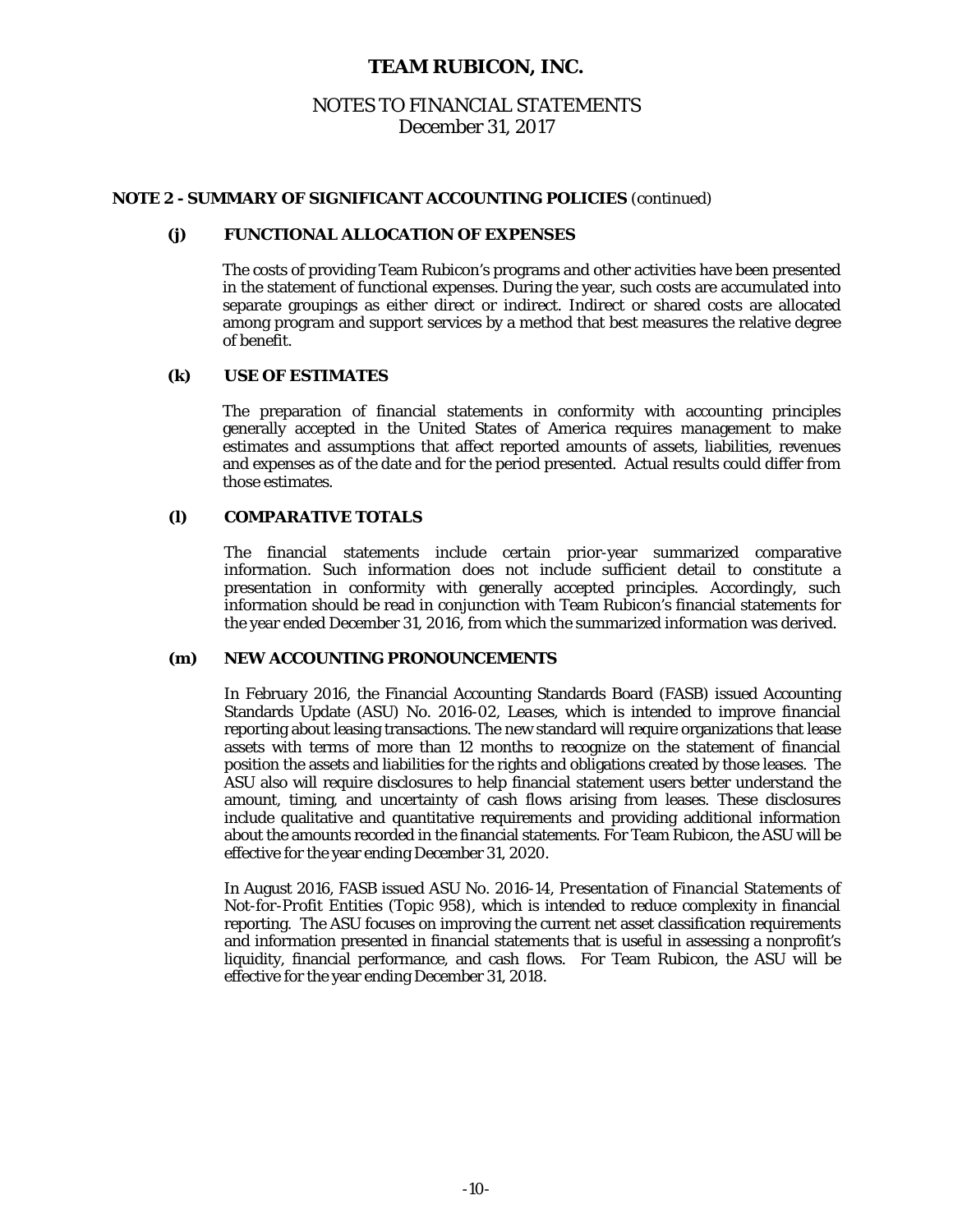# NOTES TO FINANCIAL STATEMENTS December 31, 2017

#### **NOTE 2 - SUMMARY OF SIGNIFICANT ACCOUNTING POLICIES** (continued)

#### **(n) RECLASSIFICATION**

For comparability, certain December 31, 2016 amounts have been reclassified, where appropriate, to conform to the financial statement presentation used at December 31, 2017.

#### **(o) SUBSEQUENT EVENTS**

Team Rubicon has evaluated events and transactions occurring subsequent to the statement of financial position date of December 31, 2017 for items that should potentially be recognized or disclosed in these financial statements. The evaluation was conducted through September 26, 2018, the date these financial statements were available to be issued. No such material events or transactions were noted to have occurred.

#### **NOTE 3 - INVESTMENTS**

 Team Rubicon has implemented the accounting standard for those assets (and liabilities) that are re-measured and reported at fair value at each reporting period. This standard establishes a single authoritative definition of fair value, sets out a framework for measuring fair value based on inputs used, and requires additional disclosures about fair value measurements. This standard applies to fair value measurements already required or permitted by existing standards.

 In general, fair values determined by Level 1 inputs utilize quoted prices (unadjusted) in active markets for identical assets (or liabilities). Fair values determined by Level 2 inputs utilize data points that are observable such as quoted prices, interest rates and yield curves. Fair values determined by Level 3 inputs utilize unobservable data points for the asset (or liability) and include situations where there is little, if any, market activity for the asset (or liability).

 The following table presents information about Team Rubicon's assets that are measured at fair value on a recurring basis at December 31, 2017 and indicates the fair value hierarchy of the valuation techniques utilized to determine such fair value:

|                              |              |            | <b>Fair Value Measurements Using</b> |                         |   |                   |   |               |  |
|------------------------------|--------------|------------|--------------------------------------|-------------------------|---|-------------------|---|---------------|--|
|                              |              |            |                                      | <b>Quoted Prices</b>    |   | Significant       |   |               |  |
|                              |              |            |                                      | in Active               |   | Other             |   | Significant   |  |
|                              |              | Year Ended |                                      | Markets for             |   | <b>Observable</b> |   | Unobservable  |  |
|                              | December 31, |            |                                      | <b>Identical Assets</b> |   | Inputs            |   | <b>Inputs</b> |  |
|                              |              | 2017       |                                      | (Level 1)               |   | (Level 2)         |   | (Level 3)     |  |
| <b>Cash and Fixed Income</b> | S.           | 17,640,849 | S                                    | 17,640,849              | S |                   | S |               |  |
| <b>Equity Funds</b>          |              | 2,494,513  |                                      | 2,494,513               |   |                   |   |               |  |
| <b>Hedge Funds</b>           |              | 965,180    |                                      | 965,180                 |   |                   |   |               |  |
| <b>Common Stock</b>          |              | 19,000     |                                      | 19,000                  |   |                   |   |               |  |
| <b>TOTAL</b>                 |              | 21,119,542 | S                                    | 21,119,542              | S |                   | S |               |  |

 The fair values of the securities within level 1 were obtained based on quoted market prices at the closing of the last business day of the fiscal year.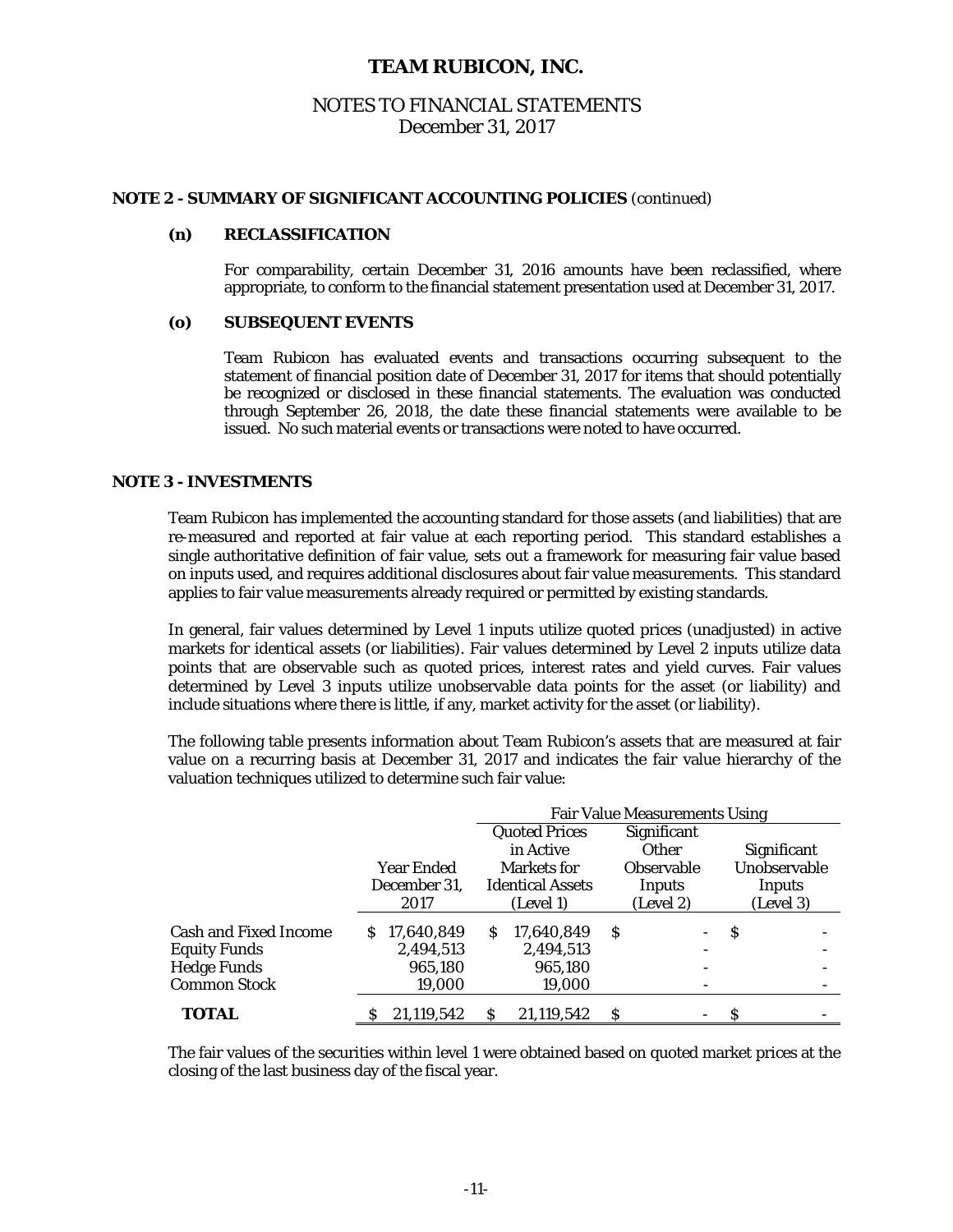# NOTES TO FINANCIAL STATEMENTS December 31, 2017

#### **NOTE 3 - INVESTMENTS** (continued)

 Team Rubicon recognizes transfers at the beginning of each reporting period. Transfers between Level 1 and 2 investments generally relate to whether a market becomes active or inactive. Transfers between Level 2 and 3 investments related to whether significant relevant observable inputs are available for the fair value measurement in their entirety and when redemption rules become more or less restrictive. There were no transfers between levels during the year ended December 31, 2017.

Investment income (net) for the year ended December 31, 2017 is comprised of the following:

| <b>Interest and Dividends</b><br>Net Realized and Unrealized Loss | 91.700<br>(2,998) |
|-------------------------------------------------------------------|-------------------|
| <b>INVESTMENT INCOME (NET)</b>                                    | 88.702            |

#### **NOTE 4 - CONTRIBUTIONS AND PLEDGES RECEIVABLE**

Contributions and pledges receivable are expected to be collected as follows:

| Within One Year<br>In One to Five Years                     | 3.240.813<br>225,000 |
|-------------------------------------------------------------|----------------------|
| <b>CONTRIBUTIONS AND PLEDGES</b><br><b>RECEIVABLE (NET)</b> | 3,465,813            |

#### **NOTE 5 - PROPERTY AND EQUIPMENT**

Property and equipment at December 31, 2017 consist of the following:

| <b>Field Equipment</b>                 | S | 1,163,252  |
|----------------------------------------|---|------------|
| <b>Field Communication Equipment</b>   |   | 104,345    |
| <b>Computer Equipment and Software</b> |   | 94,721     |
| <b>Furniture and Office Equipment</b>  |   | 57,925     |
| <b>Leasehold Improvements</b>          |   | 56,559     |
| <b>Audiovisual and Media Equipment</b> |   | 44,012     |
| <b>TOTAL</b>                           |   | 1,520,814  |
| <b>Less: Accumulated Depreciation</b>  |   | (277, 953) |
| <b>PROPERTY AND EQUIPMENT (NET)</b>    | S | 1,242,861  |

Depreciation expense for the year ended December 31, 2017 was \$137,392.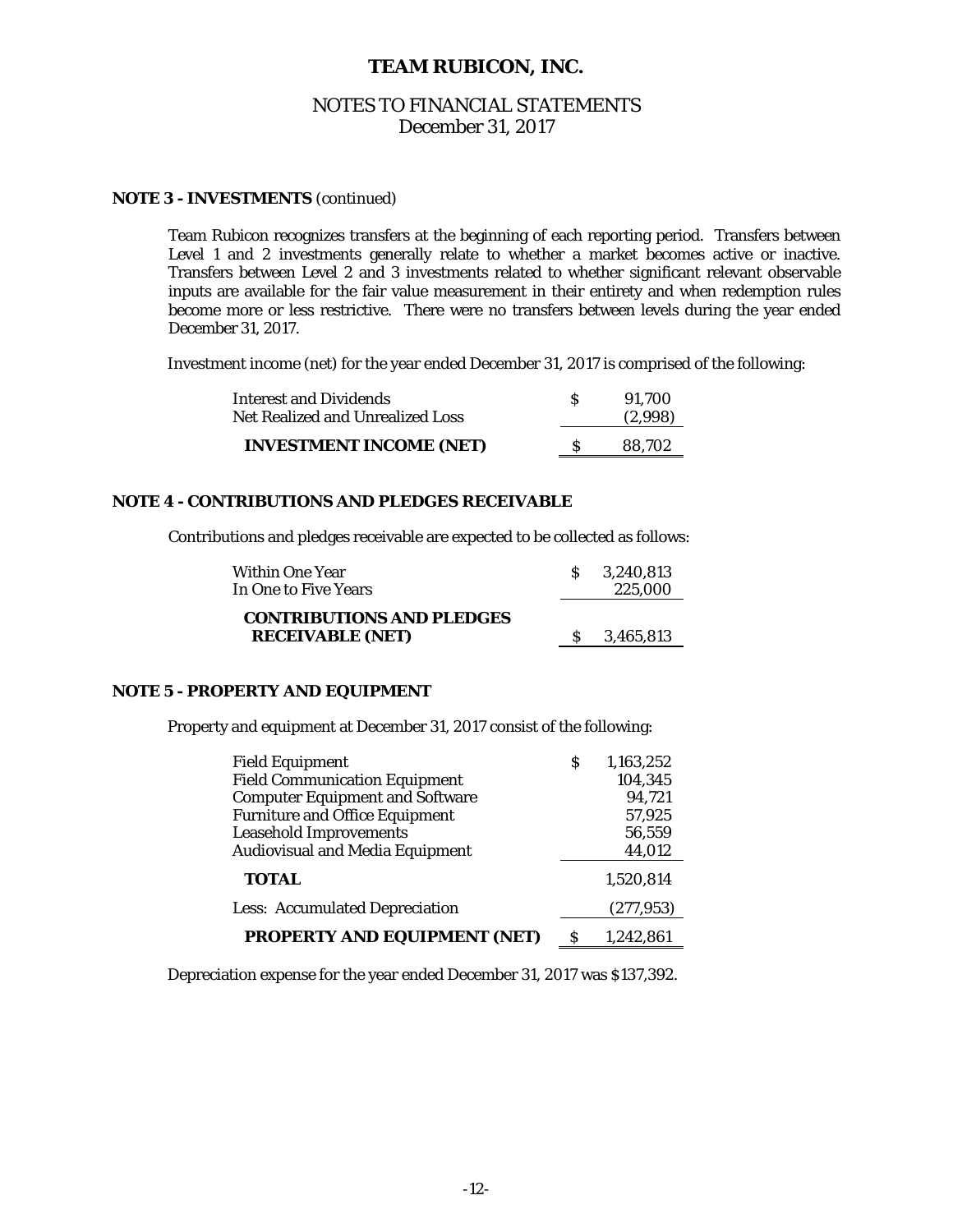### NOTES TO FINANCIAL STATEMENTS December 31, 2017

#### **NOTE 6 - COMMITMENTS AND CONTINGENCIES**

### **(a) OPERATING UNDER OPERATING LEASES**

Team Rubicon leases its space, including its Los Angeles office space, under noncancelable operating lease agreements which expire through February 2023. As of December 31, 2017, future minimum lease payments under these leases are as follows:

#### **Years Ending December 31**

| 2018              | S | 422.104            |
|-------------------|---|--------------------|
| 2019              |   | 500,081            |
| 2020<br>2021      |   | 441,304            |
| 2022              |   | 353,853<br>355,487 |
| <b>Thereafter</b> |   | 59.532             |
|                   |   |                    |
| <b>TOTAL</b>      | S | 2,132,361          |

Rent expense for the year ended December 31, 2017 was \$476,175.

#### **(b) LEGAL PROCEEDINGS**

 In the ordinary course of conducting its business, Team Rubicon may become involved in various lawsuits. Some of these proceedings may result in judgments being assessed against Team Rubicon which, from time to time, may have an impact on its change in net assets. Team Rubicon does not believe that these proceedings, individually or in the aggregate, are material to the accompanying financial statements.

#### **NOTE 7 - LINE OF CREDIT FACILITY**

 Team Rubicon has a line of credit facility with a bank with available financing of \$1,000,000. The facility, which is secured by Team Rubicon's investments, expires on November 1, 2019 and any draws on the line of credit bear interest at LIBOR (the one-month LIBOR rate was 1.4925 at December 31, 2017) plus 2.70%. At December 31, 2017, there was no outstanding balance on the line of credit.

#### **NOTE 8 - TEMPORARILY RESTRICTED NET ASSETS**

Temporarily restricted net assets at December 31, 2017 are restricted for the following purposes:

| <b>Hurricane Recovery Efforts</b>                  | S | 7,360,801  |
|----------------------------------------------------|---|------------|
| <b>Territory Development</b>                       |   | 1,827,206  |
| <b>Membership Experience</b>                       |   | 1,735,000  |
| <b>Response Operations</b>                         |   | 288,969    |
| <b>Clay Hunt Fellowship</b>                        |   | 284,350    |
| <b>Leadership Conference</b>                       |   | 246,622    |
| <b>Training</b>                                    |   | 64,956     |
| <b>International Operations</b>                    |   | 34,712     |
| <b>TEMPORARILY RESTRICTED</b><br><b>NET ASSETS</b> |   | 11,842,616 |